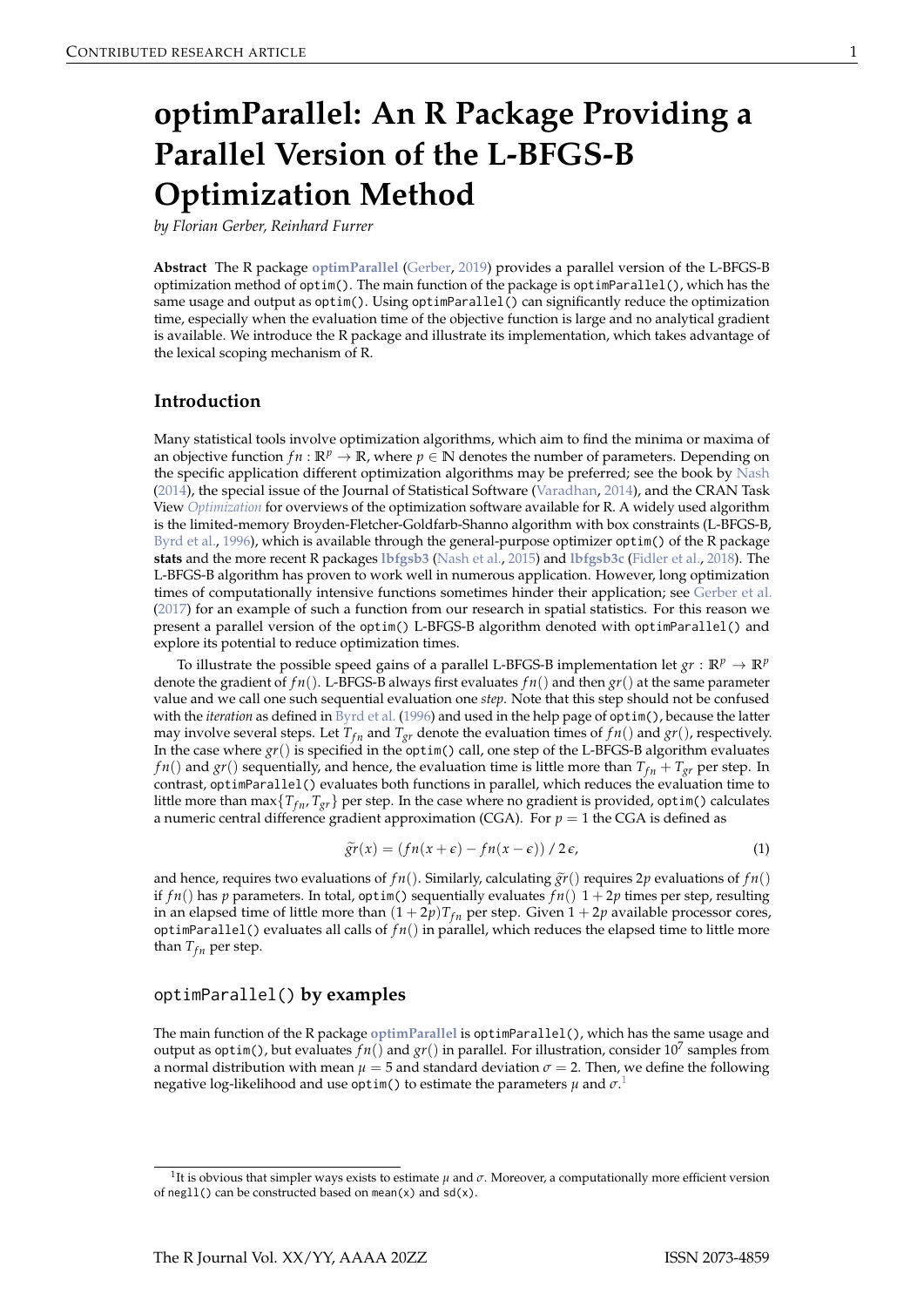```
> x < - rnorm(n = 1e7, mean = 5, sd = 2)
> negll \le function(par, x) -sum(dnorm(x = x, mean = par[1], sd = par[2], log = TRUE))
> o1 \le - optim(par = c(1, 1), fn = negll, x = x, method = "L-BFGS-B",
              lower = c(-Inf, 0.0001))> o1$par
[1] 5.000597 2.000038
```
Using optimParallel(), we can do the same in parallel. The functions makeCluster(), detectCores(), and setDefaultCluster() from the R package **parallel** are used to set up a default cluster for the parallel execution.

```
> install.packages("optimParallel")
> library("optimParallel")
Loading required package: parallel
> cl <- makeCluster(detectCores()); setDefaultCluster(cl = cl)
> o2 <- optimParallel(par = c(1, 1), fn = negll, x = x, lower = c(-Inf, 0.0001))
> identical(o1, o2)
[1] TRUE
```
On our computer with 12 Intel Xeon E5-2640 @ 2.50GHz processors one evaluation of negll() took 0.9 seconds. optim() run with 6.2 seconds per step, whereas optimParallel() run with 1.8 seconds per step. Thus, the optimization time of optimParallel() is reduced by  $71\%$  compared to that of optim(). Note that for  $p = 2$ , 71% is below the maximal possible reduction of  $1 - 1/(2p + 1) = 80%$  because of the overhead associated with the parallel execution and the time needed to run the L-BFGS-B algorithm, which are both not taken into account in this calculation. In general, the reduction of the optimization time is large if the parallel overhead is small relative to the execution time of  $fn()$ . Hence, for this example, the reduction of the optimization time approaches 80% when the evaluation time of negll() is increased, e. g., by increasing the number of data points in x.

In addition to the arguments of optim(), optimParallel() has the argument parallel, which takes a list of arguments. For example, we can set parallel = list(loginfo = TRUE) to store all evaluated parameters and the corresponding gradients.

```
> o3 \le optimParallel(par = c(1, 1), fn = negll, x = x, lower = c(-Inf, 0.0001),
+ parallel = list(loginfo = TRUE))
> head(o3$loginfo, n = 3)
    step par1 par2 fn gr1 gr2
[1,] 1 1.000000 1.000000 109213991 -40005963 -190049608
[2,] 2 1.205988 1.978554 39513324 -9693283 -18700810
[3,] 3 1.265626 2.086455 37160791 -8579638 -14969646
> tail(o3$loginfo, n = 3)
     step par1 par2 fn gr1 gr2
[16,] 16 5.000840 2.000140 21121045 609.9480540 507.56421
[17,] 17 5.000586 2.000041 21121045 -26.8237162 15.17266
[18,] 18 5.000597 2.000038 21121045 0.6494038 -1.67717
```
This can be used to visualize the optimization path as shown in Figure [1](#page-2-0) and simplifies the following study, which illustrates the impact of using different (approximate) gradient specifications.

In the optimParallel() calls above the argument gr was not specified, and hence, the CGA was used. Another way of using optimParallel() is with a gradient function given to the argument gr. If the computation of the analytical gradient is tractable and does not take more time than evaluating *f n*(), this usage is preferred.

```
> negll_gr <- function(par, x){
     sm \leftarrow \text{mean}(x); n \leftarrow \text{length}(x)+ c(-n*(sm-par[1])/par[2]^2,
+ n/par[2] - (sum((x-sm)^2) + n*(sm-par[1])^2)/par[2]^3)+ }
> o4 <- optimParallel(par = c(1, 1), fn = negll, gr = negll_gr, x = x,
+ lower = c(-Inf, 0.0001), parallel = list(loginfo = TRUE))
> tail(o4$loginfo, n = 3)
     step par1 par2 fn gr1 gr2
[16,] 16 5.000840 2.000139 21121045 609.9651113 507.625076
[17,] 17 5.000586 2.000041 21121045 -26.8233339 15.172072
[18,] 18 5.000597 2.000037 21121045 0.6494452 -1.677113
```
We see that the resulting optimization path is very similar to that based on the CGA (o3 above).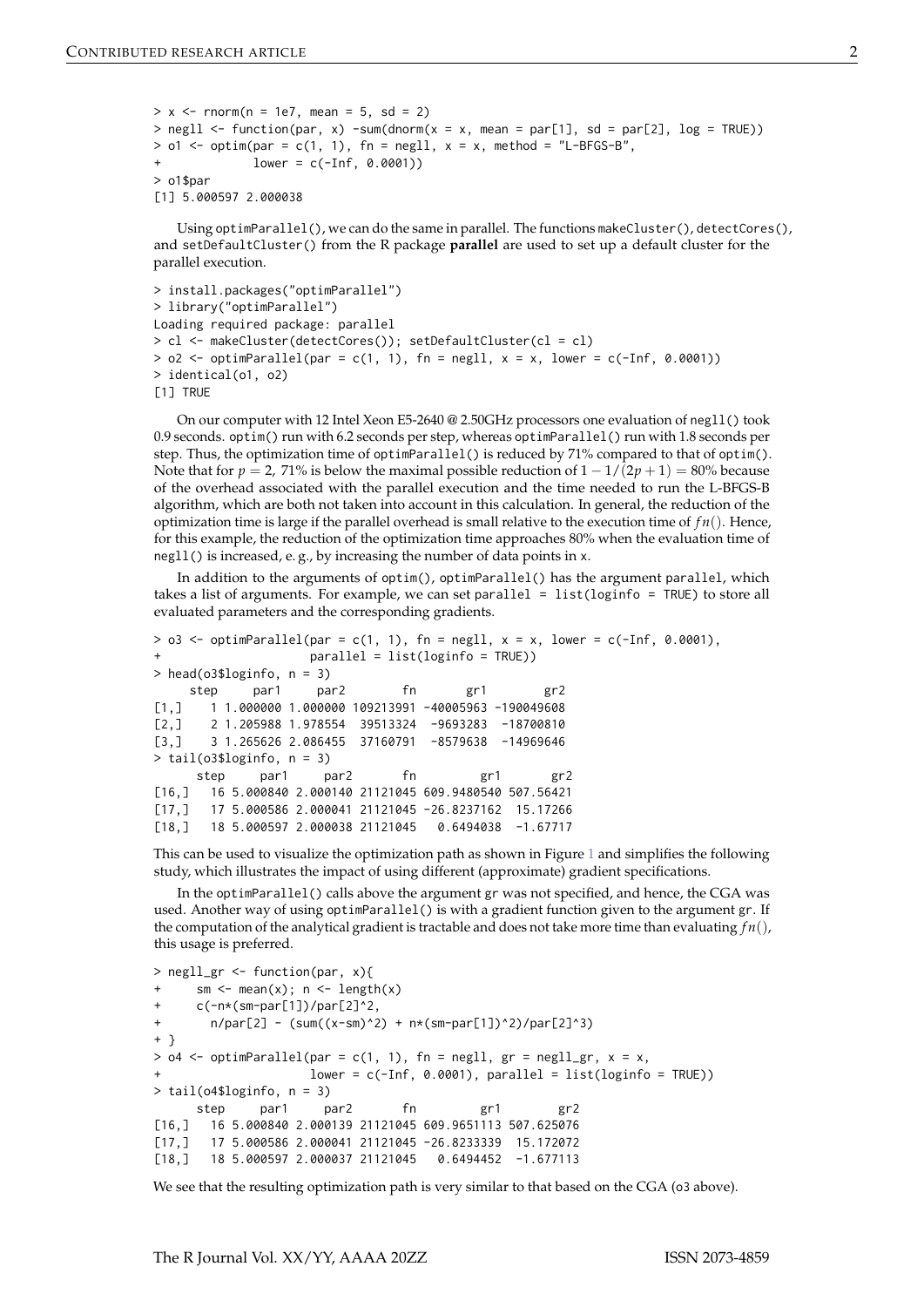<span id="page-2-1"></span><span id="page-2-0"></span>

**Figure 1:** Visualization of the optimization path based on the log information obtained with optimParallel(..., parallel = list(loginfo = TRUE)). The red lines mark the estimates  $\hat{\mu}$ and  $\hat{\sigma}$ .

Besides the CGA and the option to explicitly specify a gradient function, optimParallel() provides a third option, namely the numeric forward difference gradient approximation (FGA) defined as  $\tilde{gr}(x) = (fn(x+\epsilon) - fn(x))/\epsilon$  for  $p = 1$  and *x* sufficiently away from the boundaries. Using the FGA, the return value of  $fn(x)$  can be reused for the computation of the gradient, and hence, the number of evaluations of  $fn()$  is reduced to  $1 + p$  per step. This can be helpful if the number of available cores is less than  $1 + 2p$  or insufficient memory is available to run  $1 + 2p$  evaluations of  $fn()$ in parallel.

```
> o5 <- optimParallel(par = c(1, 1), fn = negll, x = x, lower = c(-Inf, 0.0001),
+ parallel = list(loginfo = TRUE, forward = TRUE))
> o5$loginfo[17:19, ]
    step par1 par2 fn gr1 gr2
[1,] 17 5.000086 1.999541 21121046 -26.33029 14.35781
[2,] 18 5.000331 1.999645 21121045 586.89953 534.85303
[3,] 19 5.000346 1.999651 21121045 625.10421 567.27441
> tail(o5$loginfo, n = 3)
     step par1 par2 fn gr1 gr2
[31,] 31 5.000347 1.999652 21121045 627.8436 569.5991
[32,] 32 5.000347 1.999652 21121045 627.8436 569.5991
[33,] 33 5.000347 1.999652 21121045 627.8436 569.5991
```
We see that the optimizer only stopped after 33 steps, whereas all previous optimization calls stopped after 18 steps. Hence, it is obvious that the choice of the gradient approximation affects the optimization. But what happened exactly?—It should be noted that the FGA is less accurate than the CGA; see, e. g., the numerical study in [Nash](#page-5-1) [\(2014\)](#page-5-1), Section 10.7. Hence, small differences in the optimization path are expected, but this does hardly explain the additional 15 steps used by the FGA based optimization. A closer inspection of the optimization path reveals that up to step 18 the path is very similar to those of the previous optimization calls and the remaining steps 19–33 only marginally change par1 and par2. This suggests that using the FGA prevents the algorithm from stopping. One way to handle this issue is to set a less restrictive stopping criterion by increasing the value of factr.

```
> 06 \leq optimParallel(par = c(1, 1), fn = negll, x = x, lower = c(-Inf, 0.0001),
+ parallel = list(loginfo = TRUE, forward = TRUE),
                   control = list(factor = 1e-6/.Machine$double.eps))> tail(o6$loginfo, n = 3)
     step par1 par2 fn gr1 gr2
[14,] 14 4.996680 2.001974 21121074 -8524.7678 12125.5022
[15,] 15 4.999743 1.998478 21121052 -884.4955 -5305.2516
[16,] 16 5.000347 1.999652 21121045 627.8436 569.5991
```
Now the resulting optimization path and the evaluation counts are similar to those resulting from the optimization using the analytic gradient (o4 above). The take-home message of this study is that the choice of the (approximate) gradient can affect the optimization path and it may be necessary to adjust control parameters such as factr, ndeps, and parscale to obtain satisfactory results. A more detailed discussion of the use of (approximate) gradients in optimization can be found in [Nash](#page-5-1) [\(2014\)](#page-5-1), Chapter 10.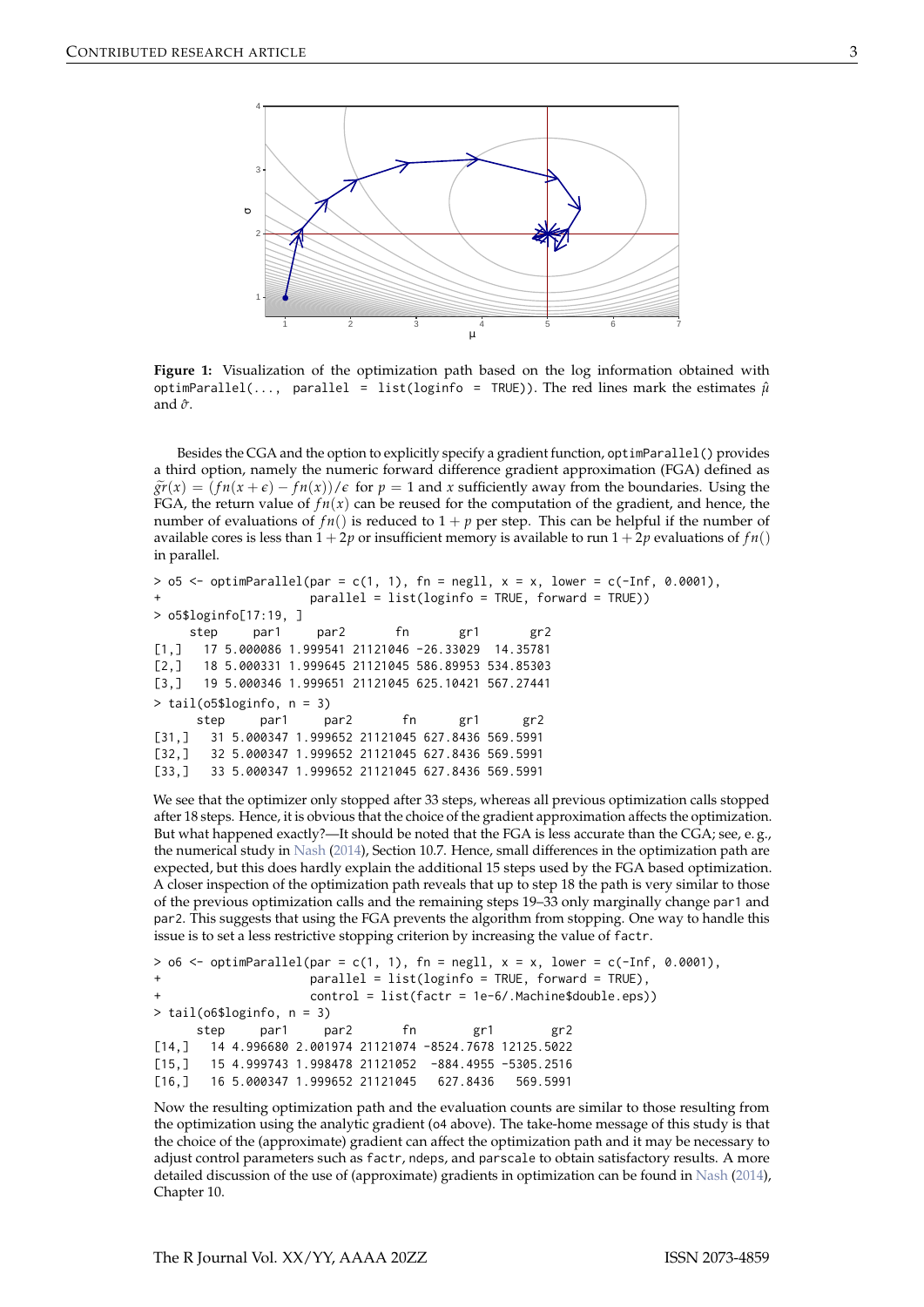# <span id="page-3-0"></span>**Implementation**

optimParallel() is a wrapper to optim() and enables the parallel evaluation of all function calls involved in one step of the L-BFGS-B optimization method. It is implemented in R and interfaces compiled C code only through optim(). The reuse of the stable and well-tested C code of optim() has the advantage that optimParallel() leads to the exact same results as optim(). To ensure that optimParallel() and optim() indeed return the same results **[optimParallel](https://CRAN.R-project.org/package=optimParallel)** contains systematic unit tests implemented with the R package **[testthat](https://CRAN.R-project.org/package=testthat)** [\(Wickham,](#page-5-7) [2017,](#page-5-7) [2011\)](#page-5-8).

The basic idea of the implementation is that calling  $fn() (or gr())$  triggers the evaluation of both fn() and  $gr()$ . Their return values are stored in a local environment. The next time fn() (or  $gr()$ ) is called with the same parameters the results are read from the local environment without evaluating fn() and gr() again. The following R code illustrates how optimParallel() takes advantage of the lexical scoping mechanism of R to store the return values of fn() and gr().

```
> demo_generator <- function(fn, gr) {
     par_last <- value <- grad <- NA
+ eval <- function(par) {
+ if(!identical(par, par_last)) {
+ message("--> evaluate fn() and gr()")
            par_last <<- par
            value <<- fn(par)
            grad \ll - gr(par)+ } else
+ message("--> read stored value")
+ }
+ f <- function(par) {
+ eval(par = par)
+ value
+ }
+ g <- function(par) {
        eval(par = par)+ grad
     \rightarrow+ list(fn = f, gr = g)+ }
> demo <- demo_generator(fn = sum, gr = prod)
```
Calling demo\$fn() triggers the evaluation of both fn() and gr().

 $>$  demosfn $(1.5)$ --> evaluate fn() and gr() [1] 15

The subsequent call of demo\$gr() with the same parameters returns the stored value grad without evaluating gr() again.

 $>$  demo\$gr(1:5) --> read stored value [1] 120

A similar construct allows optimParallel() to evaluate  $fn()$  and  $gr()$  at the same occasion. It is then straightforward to parallelize the evaluations of the functions using the R package **parallel**.

# **Speed gains and performance test**

To illustrate the speed gains that can be achieved with optimParallel() we measure the elapsed times per step when optimizing the following test function and compare them to those of optim().

```
> fn <- function(par, sleep) {
+ Sys.sleep(sleep)
+ sum(par^2)
+ }
> gr <- function(par, sleep) {
     Sys.sleep(sleep)
     2*par
+ }
```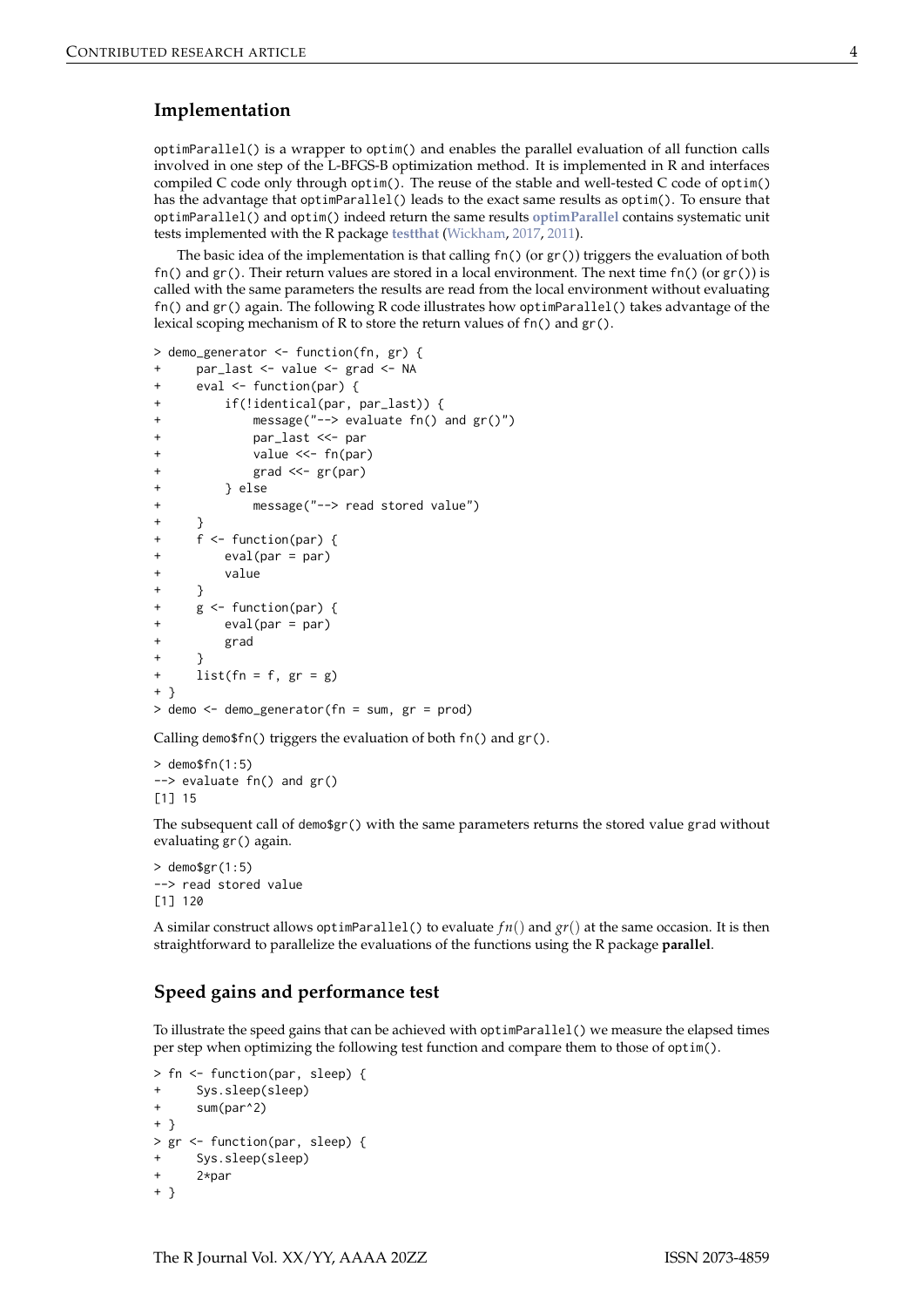<span id="page-4-1"></span><span id="page-4-0"></span>

**Figure 2:** Benchmark experiment comparing the L-BFGS-B method from optimParallel() and optim(). Plotted are the elapsed times per step (*y*-axis) and the evaluation time of  $fn()$  (*x*-axis) for  $p = 1$ , 2, and 3 using an approximate gradient and  $p = 3$  using an analytic gradient. The elapsed times of optimParallel() (solid line) are independent of *p* and the specification of an analytic gradient.

In both functions the argument par can be a numeric vector with one or more elements and the argument sleep controls the evaluation time of the functions. We measure the elapsed time per step using all combinations of  $p = 1, 2, 3$ , sleep = 0, 0.05, 0.2, 0.4, 0.6, 0.8, 1 seconds with and without analytic gradient gr(). All measurements are taken on a computer with 12 Intel Xeon E5-2640 @ 2.50GHz processors. However, because of the experimental design a maximum of 7 processors are used in parallel. We repeat each measurement 5 times using the R package **[microbenchmark](https://CRAN.R-project.org/package=microbenchmark)** [\(Mersmann et al.,](#page-5-9) [2018\)](#page-5-9). The complete R script of the benchmark experiment is contained in **[optimParallel](https://CRAN.R-project.org/package=optimParallel)**.

The results of the benchmark experiment are summarized in Figure [2.](#page-4-0) They show that for optimParallel() the elapsed time per step is only marginally larger than  $T_{fn}$  (black circles in Fig-ure [2\)](#page-4-0). Conversely, the elapsed time for optim() is  $T_{fn} + T_{gr}$  if a gradient function is specified (violet circles) and  $(1 + 2p)T_{fn}$  if no gradient function is specified (red, green, and blue circles). Moreover, optimParallel() adds a small overhead, and hence, it is only faster than optim() for  $T_{fn}$  larger than 0.05 seconds.

The use of Sys.sleep() in this illustration is useful to characterize the implementation and its overhead. However, it does not represent a practical use case of optimParallel() and the speed gains might be less pronounced for other examples. One factor that reduces the speed of optimParallel() is the specification of large objects in its "..." argument. All those objects are copied to the running R sessions in the cluster, which increases the elapsed time. Related to that is the increased memory usage, which may slowdown the optimization when not enough memory is available.

#### **Summary**

The R package **[optimParallel](https://CRAN.R-project.org/package=optimParallel)** provides a parallel version of the L-BFGS-B optimization method of optim(). After a brief theoretical illustration of the possible speed improvement based on parallel processing, we illustrate optimParallel() by examples. The examples demonstrate that one can replace optim() by optimParallel() to execute the optimization in parallel and illustrate additional features like capturing log information and using different (approximate) gradients. Moreover, we briefly sketch the basic idea of the implementation, which is based on the lexical scoping mechanism of R. Finally, a performance test shows that using optimParallel() reduces the elapsed time to optimize computationally demanding functions significantly. For functions with evaluation times of more than 0.1 seconds we measured speed gains of about factor 2 in the case where an analytic gradient was specified and about factor  $1 + 2p$  otherwise ( $p$  is the number of parameters). Our results suggest that using optimParallel() is most beneficial when (i) the evaluation time of  $fn()$  is large (more than 0.1 seconds), (ii) no analytical gradient is available, and (iii) *p* or more processors as well as enough memory are available.